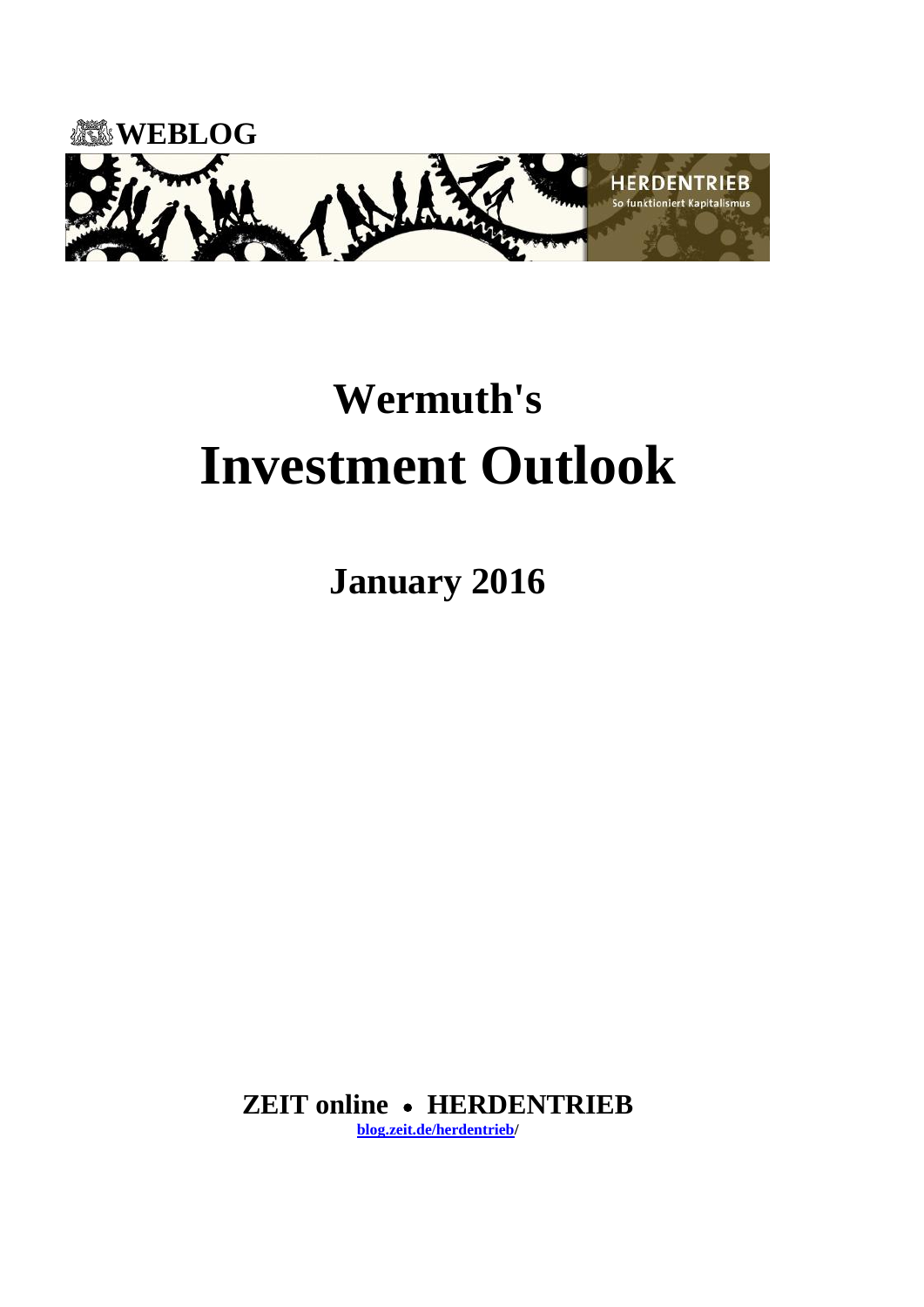**Wermuth's Investment Outlook**

**January 7, 2016**

# **Global economy slows, deflation risks on the rise again**

by Dieter Wermuth<sup>\*</sup>

- 1. **Consensus forecasts for global economic growth are probably too optimistic.** In terms of purchasing power parities rather than actual exchange rates, the world's real GDP will expand by 3.3 percent year-on-year in 2016, after 2.9 percent in 2015 – says the OECD in its latest Economic Outlook. At the same time, the output gap is supposed to shrink, the average unemployment rate will fall from 6.8 to 6.5 percent, and inflation will accelerate to 1.5 percent, after falling to 0.8 percent last year.
- 2. **These are near-perfect developments – if the actual results come close to those forecasts. Financial investors who prefer equities over bonds would be vindicated**. Today's valuations of stocks may seem high, but the combination of robust global output growth, subdued inflation and the likely continuation of easy monetary policies suggests that they would soon look reasonable. In addition, if the OECD scenario does indeed materialize, investors cannot do much wrong to return to commodity markets; after last year's crash, prices would probably stage a strong rebound.



Dieter Wermuth is a partner with Wermuth Asset Management GmbH and regularly contributes texts to the HERDENTRIEB weblog which is available on the ZEIT online website.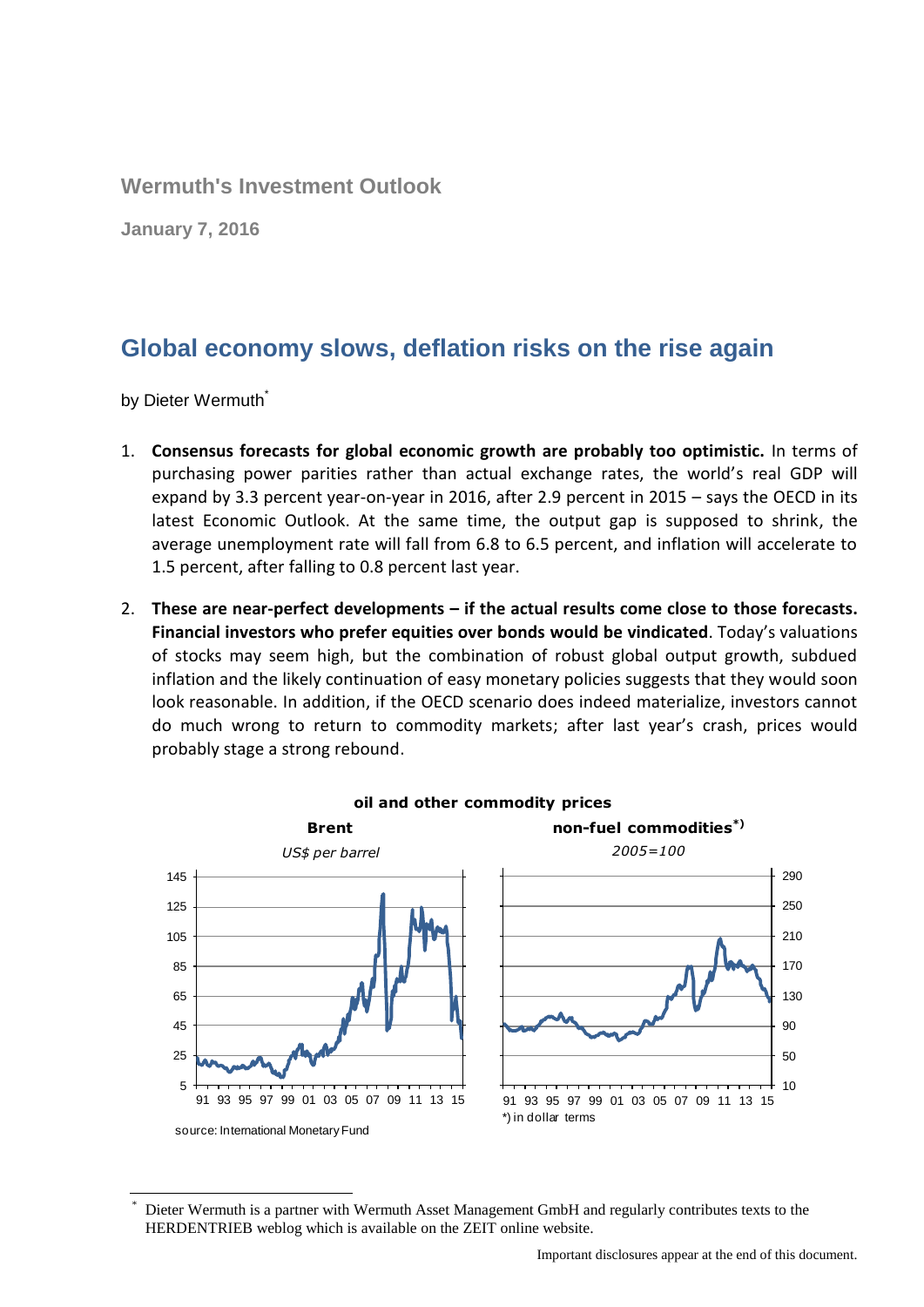#### **China's slowdown hits commodity markets**

- 3. **So why do I have my doubts? There are simply too many indicators that point in the other direction: growth will be slower than expected, and inflation refuses to accelerate; global disinflation continues. The main recent drivers of global growth – emerging markets in catching-up mode – have rapidly lost momentum**. The commodity exporters among them have been hit by a real income shock caused by a big decline of their terms of trade while China, the world's main importer of raw materials, could not fully benefit from a correspondingly positive terms of trade effect. The fall-out from a long period of overinvestment plus the attempted strategic switch from manufacturing, housing, infrastructure and exports to services and private consumption have led to a reduction of real GDP growth from an annual average of 10.5 percent in the ten years to 2012 to 6.6 percent year-on-year in the fourth quarter of 2015. As it is, usually trustworthy analysts consider today's true growth rate of China to be actually two to three percentage points lower than that. The five-year low of the yuan against the dollar could be another sign that the economy is not doing well  $-$  the weakness of the exchange rate is in spite of a likely annual current account surplus of almost \$300 bn.
- 4. **The list of commodity exporters which have fallen on hard times is quite long.** It contains emerging heavyweights such as Brazil, Russia, South Africa, Nigeria, Indonesia, Saudi Arabia, Iran, the other Gulf countries, but also some rich countries: Canada, Australia and Norway. Even the US and its once-vibrant shale oil industry have been hit by the implosion of the oil market. A large portion of the world economy is deteriorating as commodity prices continue their slide.



# **exchange rates of commodity producing countries\*)**

#### **world trade has lost momentum**

5. Catherine Mann, the chief economist of the OECD, has pointed out in the editorial of the organization's last Economic Outlook that **the volume of world trade has recently either stagnated or declined. In the past, low or negative trade growth used to be accompanied by a global recession.** In other words, the world economy might be in, or be close to a recession if data do indeed suggest that international trade is not expanding anymore.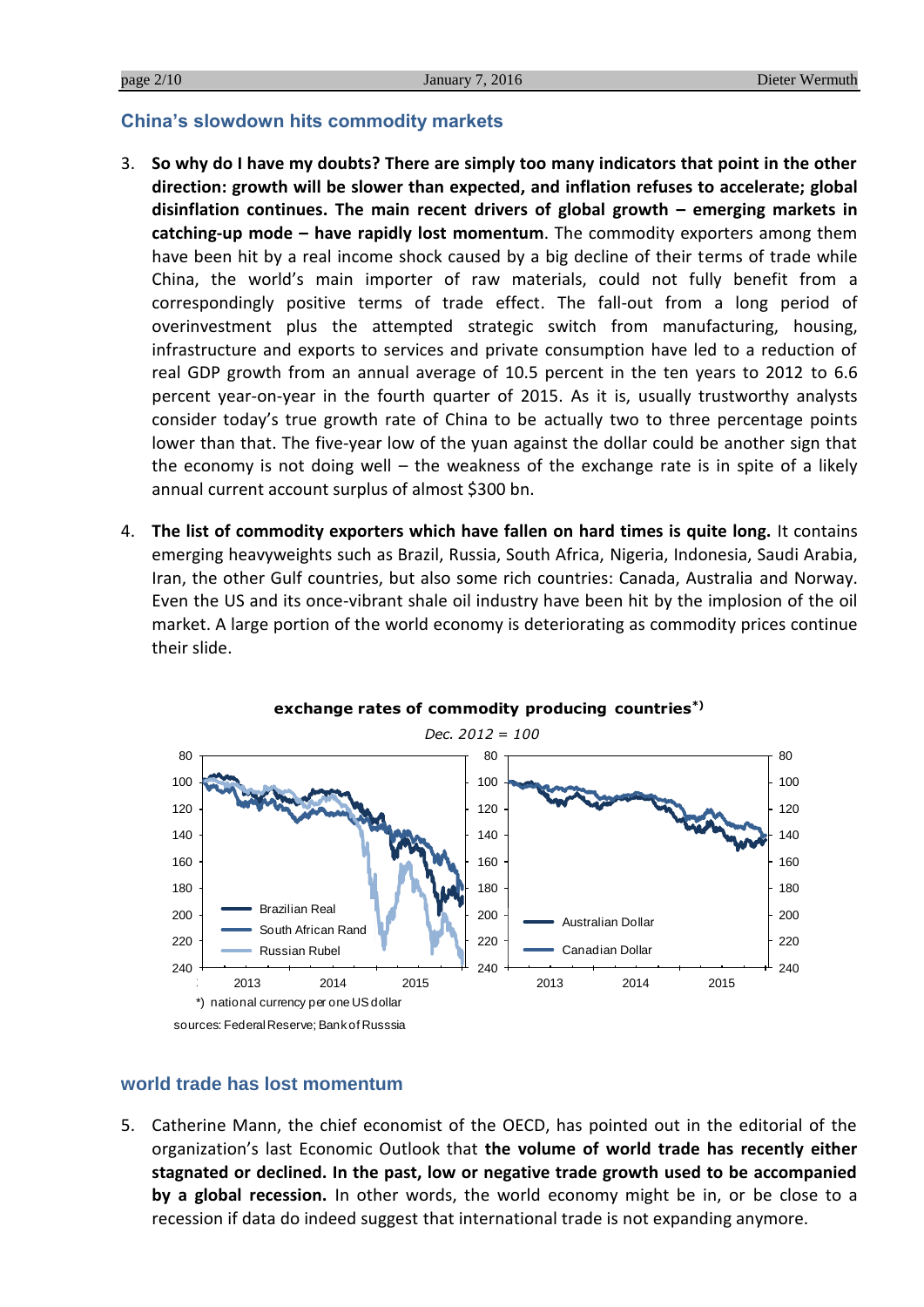

6. Except for 2009, there has never been a recession in the sense that the world's real GDP has fallen below its year-ago value, but a growth rate of just 2 percent or less, as suggested by stagnating cross-border trade, is so far below the trend rate of 3  $\frac{1}{2}$  to 4 percent that it certainly feels like a recession. The output gap, the difference between potential and actual production, is widening these days. **If the business cycle is divided into just two phases, expansion and recession, the world economy has probably already entered a recession if trade statistics are once again a reliable predictor.**



7. **Evidence that international trade is no longer expanding at the brisk rates of the past** is provided by recent freight rates of ocean-going ships. Both the **Baltic Dry Index and the Harpex index** which cover bulk carriers and container ships, respectively, have been in steep decline since last summer and are now below or close to historical lows. Part of this decline may reflect an oversupply of shipping capacities, but since these do not change much in the near-term the main determinant must be weak demand for internationally traded goods. Alternatively, according to the **global RWI/ISL index for the container traffic** at 81 ports,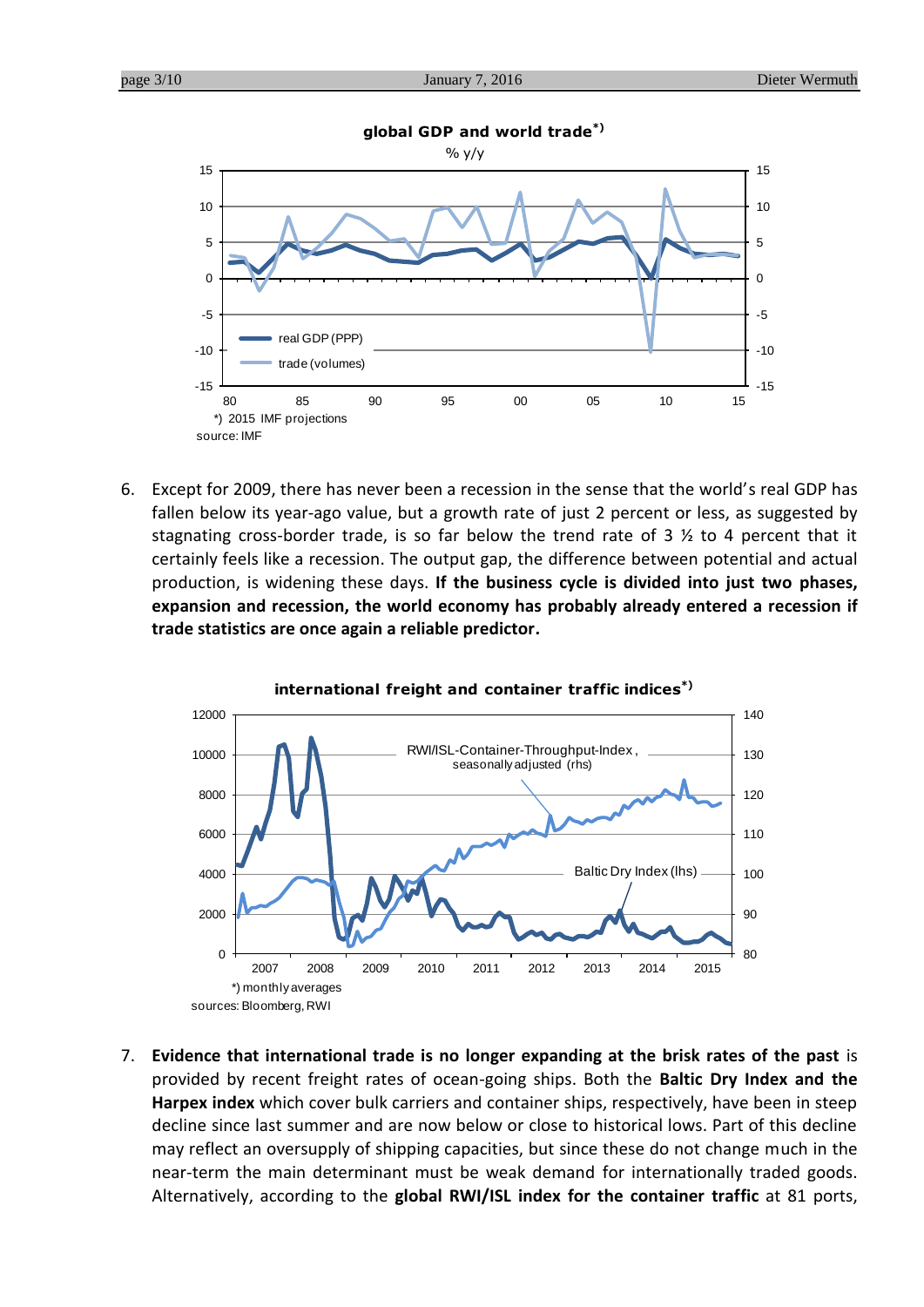throughput last September and October was on average 2.4 percent lower than one year ago – a long trend of ever expanding container shipments has come to a temporary end.

8. Another indicator which supports the view that world trade is either **stagnating or shrinking is the decline of export and import prices**: the OECD estimates in its Outlook (page 24) that both in the OECD area and in the rest of the world they have come down by 7  $\frac{1}{2}$  to 13  $\frac{1}{2}$ percent in 2015 compared to 2014. If world trade had been strong, prices would not have fallen so much.

#### **global inflation remains subdued**

9. All this means that global inflation is unlikely to start rising just yet. When output gaps widen, as seems to be the case at the moment, it is difficult for workers to achieve appreciable wage increases while firms are typically unable to raise output prices by much. Predictably, **inflation statistics continue to surprise on the downside**. Here are the most recent headline consumer price inflation rates for the four largest economies – the numbers of one year ago are in parentheses: China 1.5 (1.4), US 0.5 (1.3), euro area 0.2 (-0.2), Japan 0.3 (2.4). According to the OECD (p. 14), "market-based measures of inflation expectations have edged down further."



- 10. **Inflation-linked government bonds** show that over the next ten years investors expect inflation to average just 1.6 percent in the US, 1.0 percent in France, 0.9 percent in Germany, 0.8 percent in Italy and 0.7 percent in Japan. Over the 5-year term, expectations are even lower: investors do not believe that central banks will reach their 2 percent targets.
- 11. The most **worrying development takes place in China**: when its real GDP expands at a rate of, say, 6 percent, while employment increases by 0.4 percent (IMF numbers), productivity and consumer prices should be up by at least 5 percent. But it's not happening. It is a sign that there are lots of idle capacities in the economy.
- 12. Central bankers like to point out that falling inflation rates mostly reflect falling commodity prices, oil prices in particular. So-called core consumer price inflation which excludes energy (and sometimes seasonal food) from the index is indeed higher, if only somewhat, than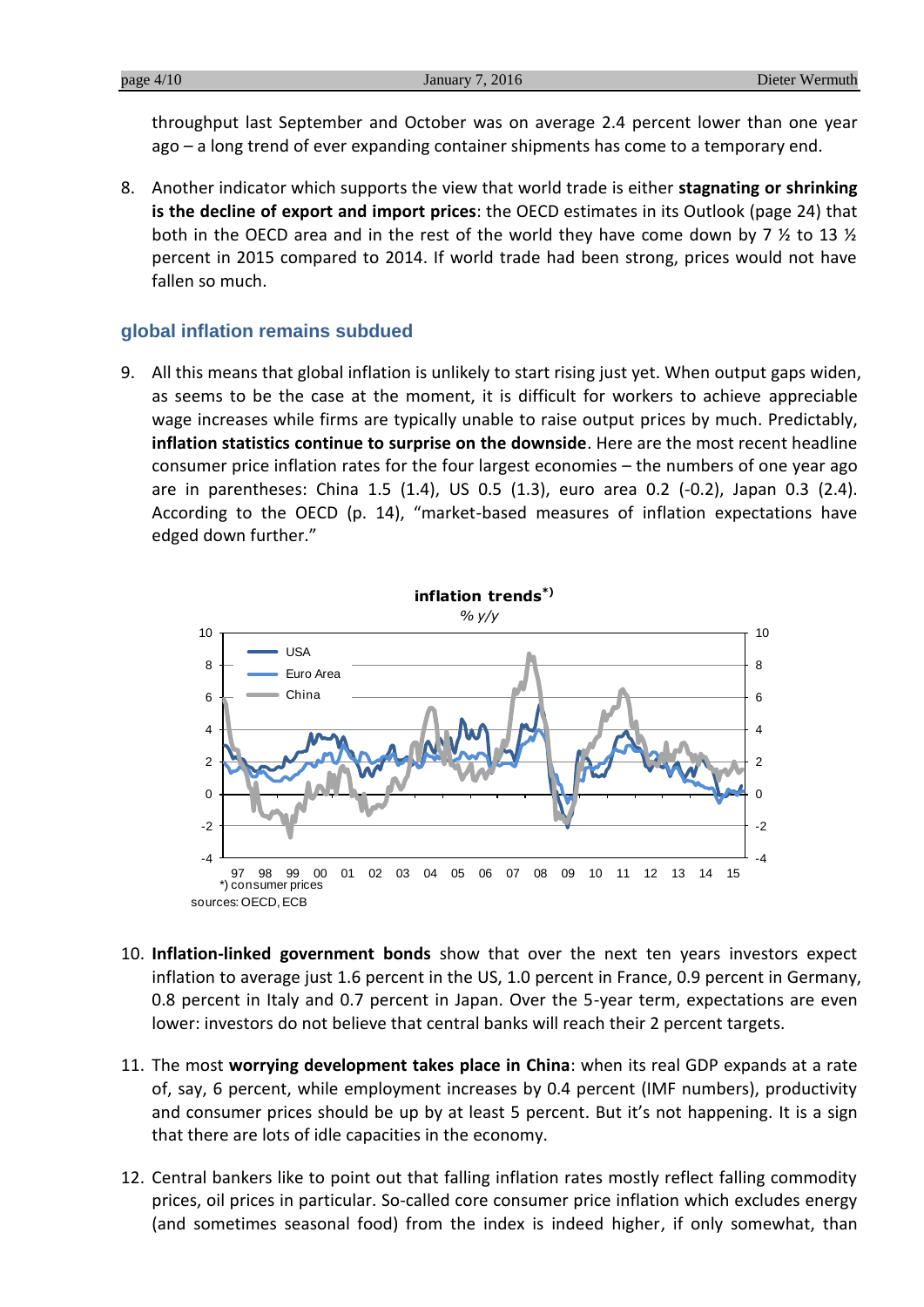headline inflation, with the notable exception of China (where it is identical). The idea is that core inflation reflects underlying and expected inflation – over time, headline inflation fluctuates around it. But **even the core rates do not suggest that prices will rise at a faster clip this year. Disinflation continues.**

#### **oil prices may not have bottomed out yet**

- 13. I would also not exclude the possibility that oil prices will fall some more. All forecasts I have seen recently are based on the assumption that they will rise from here on. This is probably wishful thinking. Remember your introductory course in microeconomics? **If there is perfect competition, the price of any good will be determined by the cost of producing the last unit** – in the case of oil, it would be the cost of lifting the 93 $^{rd}$  millionth daily barrel from the ground. Given the huge reserves of the Gulf region and the easy access to them, it is a safe bet that the marginal cost of oil production is well below \$15. Unless there are supply disruptions caused by a military conflict, or unless the OPEC cartel agrees on a common strategy again, today's 31.5 dollars for a barrel of Brent must not be the lower turning point. In other words, oil prices have room to fall further and may thus exert additional downward pressure on consumer prices globally.
- 14. **For the environment this is bad news.** In relative terms, energy from sun and wind has been getting more expensive as oil prices have crashed. Prices of hydrocarbons are so low that burning them in power stations or in cars is quite attractive again, and it is not so urgent any more to switch to alternative sources of energy. The transition period to clean consumption and production will be longer than expected, and the incidence of climate catastrophes will increase.
- 15. **Only a policy of stabilizing (or raising) the (relative) prices of fossil fuels paid by endconsumers can stop a further rapid increase of the world's temperature**. I do not see this yet. So far, the nice declarations at the Paris climate conference have not been followed by action. Auto manufacturers and others who rely on cheap oil have gotten a new lease of life. Put more positively, the inevitable structural change will last longer and cause less frictions.

# **deleveraging – the never-ending story**

- 16. Another factor that continues to slow down economic growth in the main economies is the unfinished business of debt deleveraging. The debt run-up in the years to 2007 - in response to the significant reduction of real policy rates - is still weighing on the financial situation of households and many banks: when the real estate bubbles burst, the value of the assets was suddenly less than the liabilities that had been incurred to buy those assets. Failing banks had in turn forced governments to launch extremely costly rescue operations which drove up public sector debt beyond sustainable levels.
- 17. **Households, banks and governments are still in the process of reducing their debt** the US is probably most advanced in this respect while Japan remains in deleveraging mode, more than 20 years after the country's own real estate and stock market bubbles had popped.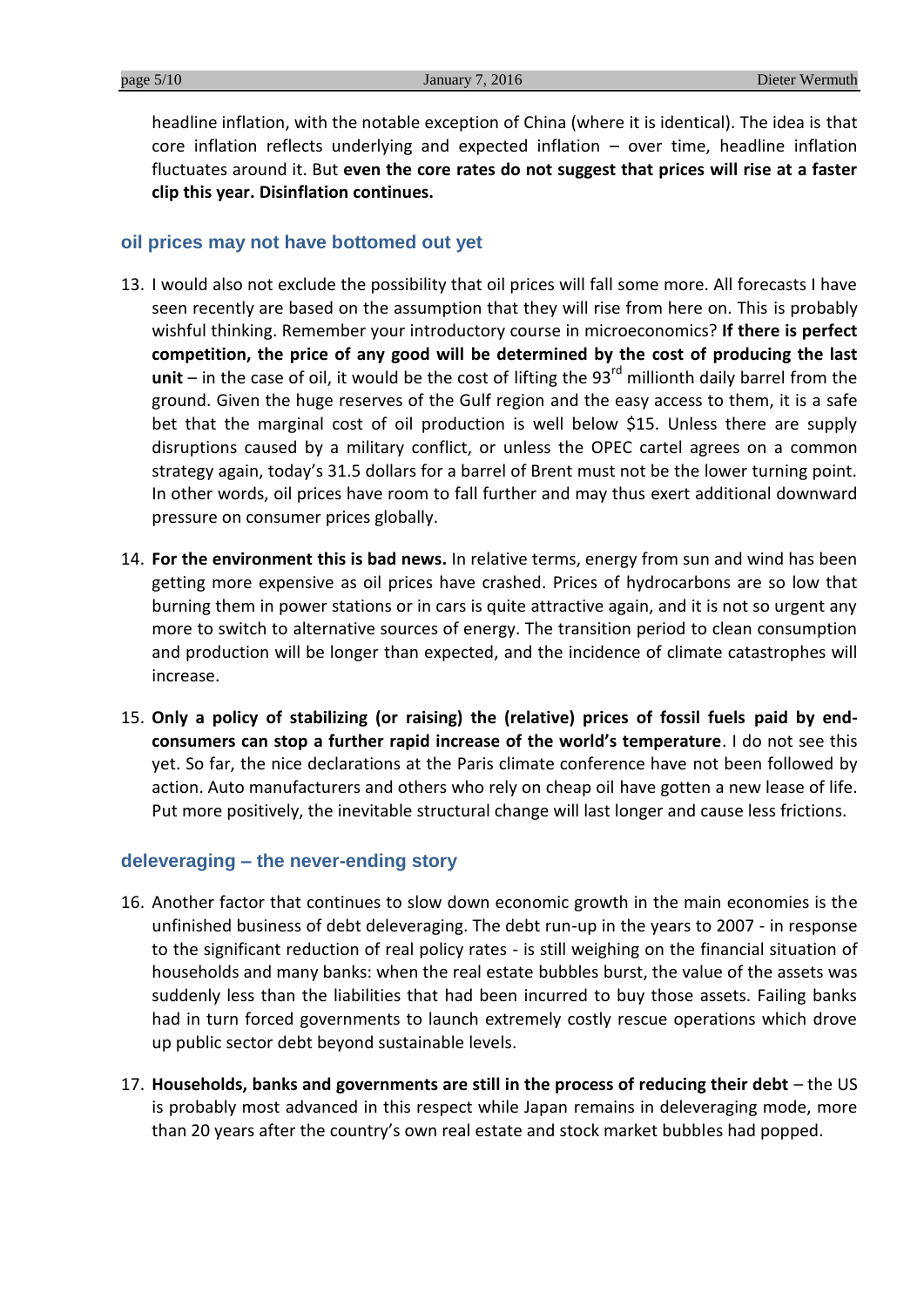#### **central banks have run out of ammunition**



- 18. **Monetary policies are not efficient in such an environment**. In spite of the aggressive money printing of recent years, and policy rates at or near zero, lending is still subdued. Potential borrowers prefer to repay their debts rather than to pile some new debt on the old ones. Spending on goods and services will remain listless as long as deleveraging plays such an important role.
- 19. The best central banks can hope for is to prevent a downward spiral of debt reduction, weak consumption and investment, recessions and deflation. But they are not addressing the core of the problem: unsustainable debt. Some variant of **helicopter money could be a solution**. Free cash for everybody, without using banks as middlemen, until economic activity and inflation pick up again! We are not yet at a point where such proposals are given serious thoughts – but we may get there unless the broken monetary transmission mechanism can somehow be repaired by some other means.



**loans to private non-financial sector\*)**

sources: BIS, Federal Reserve, own calculations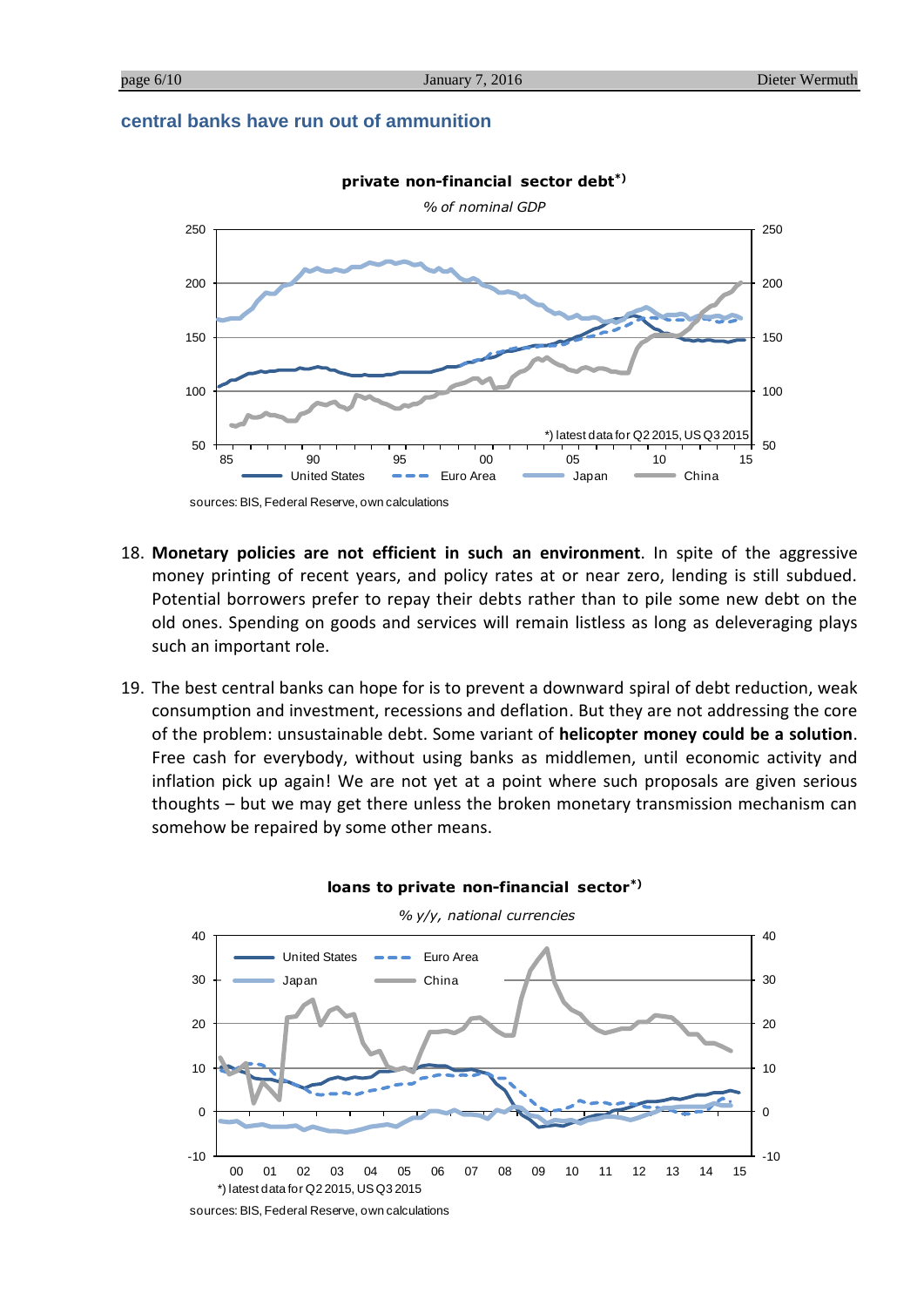- 20. Subdued inflation, combined with the prospect of a global recession, means that **central banks will keep their foot on the accelerator. They implicitly accept that near-zero policy rates and swamping the banks with central bank money dangerously distorts the distribution of wealth and income, the returns from real assets, and the balance between savers and borrowers.**
- 21. While the owners of stocks and bonds get richer as their prices are driven up by ample liquidity, holders of bank accounts and life insurance policies are faced with negative real interest rates and thus a loss of wealth. **The incentive to invest in plant and equipment, or housing, is small when financial assets can be expected to outperform those real assets.** Capital expenditures also continue to suffer in response to widening output gaps and weak final demand by households and business. Moreover, deleveraging has not yet run its course in some large economies. It had not even begun in China by the second quarter of last year which is another indicator for the problems the country is presently facing. In relative terms, the country's private sector debt is much higher than it ever was in the US, the euro area and Japan. It looks like a time bomb.
- 22. **In countries such as Germany, the corporate sector has morphed from the economy's main borrower to a net supplier of savings. Easy money thus contributes to the growth slowdown of potential GDP and thus comes at the expense of our children and grandchildren**. Governments are increasingly the main domestic borrowers, even though most of them are trying hard to reduce their debt. To some extent, low interest rates are doing the job for them. Since the demand for safe haven financial assets is so strong, yields have fallen to extremely low levels, both in real and nominal terms.
- 23. On the other hand, while indebted governments may enjoy the present low-interest rate environment, it **has become very tough for young savers to build a portfolio of financial assets which generates a decent cash flow for retirement**. Small returns mean they must probably set aside more money than they had originally planned. They must therefore adjust their spending habits accordingly. Bad news for the demand side of the economy!

#### **owners of stocks: beware of the global recession**

- 24. The question is now whether the risk of a global recession has already been priced into stocks. Probably not, **because it has only been in the last few days that investors have begun to focus on the negative drivers of the world economy**, in particular the bubbles and imbalances in China, the effects of that country's slowdown on Asian neighbors, the crash of oil and other commodity prices, disappointing trade and GDP prospects, and the failure of inflation to re-accelerate.
- 25. **Even after the large corrections this week, valuations are still quite rich.** In the US and Switzerland they have been driven by safe-haven flows, reflected in strongly appreciating currencies; based on current-year earnings per share estimates, price-to-earnings ratios are 16.0 and 15.6, respectively, while price-to-book ratios are no less than 2.7 and 2.5. Investors have been extremely impressed by the two markets, perhaps too much. After all, the international price competitiveness has suffered a lot while the earnings received from companies' foreign subsidiaries are translated into dollars and francs at unfavorable exchange rates.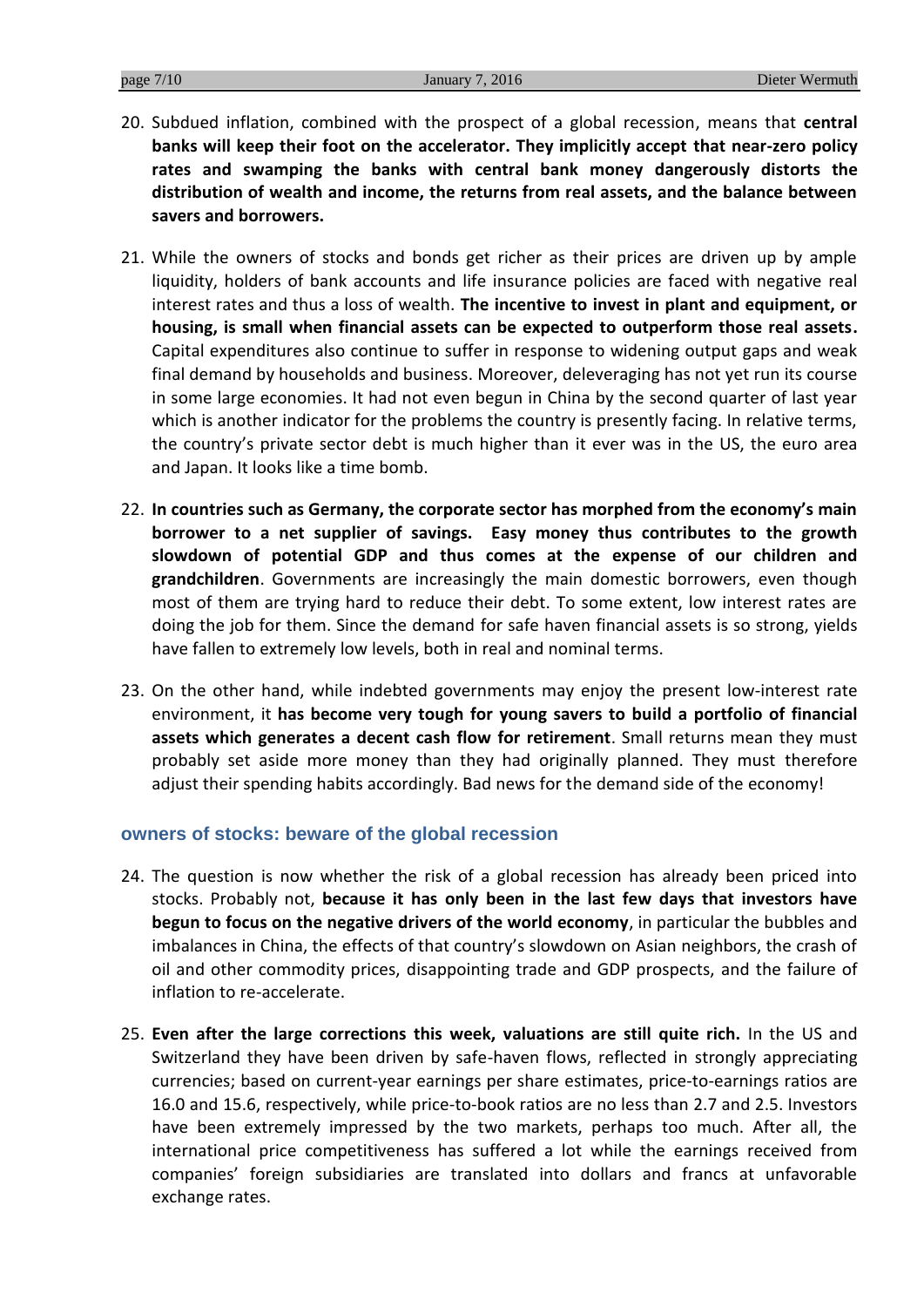- 26. **On the other hand, American and Swiss risk premia are high by historical standards because the real yield of government bonds (which are used as benchmarks) is so low**. Compared to riskless assets, stocks look attractive on the basis of consensus earnings forecasts. I would suggest, though, that those forecasts are too high because they do not take into account the coming global recession. It will probably pay to wait for even lower stock prices once the current market corrections have run their course.
- 27. **As always, euro area stocks look relatively cheap.** Those in the EuroStoxx 50 have a p/e ratio of 12.9, those in Germany's DAX one of 12.1; Spain is at 13.0, France at 13.5, Italy at 13.7. Investors do not like those markets, it seems. Compared to the US and Switzerland, price-to-book ratios are quite low; they are in a range of only 1.0 (Italy) and 1.6 (Germany). This means that investors are neither willing to pay a high premium for the average European business model nor for the safe-haven qualities of the stocks. Euroland is not considered to be on par with well-established nation states such as the US and Switzerland.



- 28. **This is the opposite of what the bond markets are telling us: the top issuers of the euro area can sell their 10-year bonds at yields of 0.53% (Germany), 0.69% (EFSF), 0.72 (Holland) and 0.91 (France) while the US Treasury has to pay 2.17%**. There are obviously still people who do not like America's relatively large current account and budget deficits. Incidentally, 10-year Swiss bonds yield a negative 0.12%: the current account surplus of the country is even larger than Germany's (relative to GDP), and the government is running a small surplus.
- 29. **Euro area stocks will continue to be supported by very low funding costs for at least another year.** Policy makers at the ECB are determined to do whatever it takes to bring back inflation. Quantitative easing will be expanded and penalty interest rates raised as long as there is no convincing evidence that this is about to happen. Some ECB watchers fear that the "just-below-2-percent" inflation target will never be reached as long as so many potential borrowers give priority to deleveraging strategies – as Japan has shown, it can take decades. So there is some talk now to give up the inflation target altogether, just as the money supply target of old had been quietly buried before. This could actually happen before the ECB takes the big step and starts to distribute free cash to all, including babies,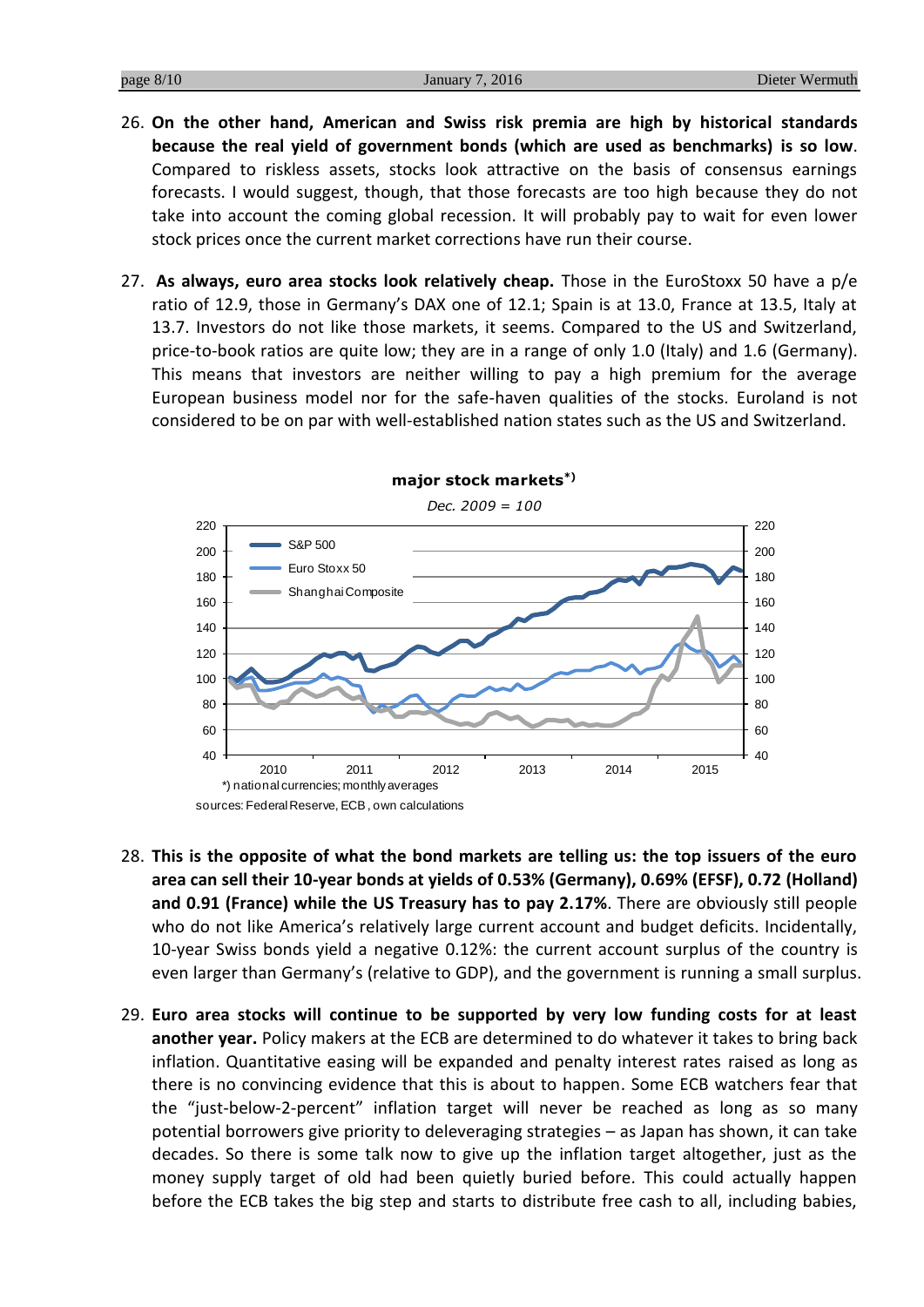grandmothers, refugees and unemployed. A lot of water will flow down the Rhine before we reach that stage. It is nothing investors should worry about for the foreseeable future.

### **the hour of the contrarians**

- 30. Contrarians may also point out that **euro area stocks are attractive in terms of valuations**, and that it is usually better to buy cheap rather than expensive stocks. The large depreciation of the euro will certainly be good for business and profits while real incomes of the European households have been boosted by the steep decline of import prices. Consumer spending is picking up briskly as a result. It helps that euroland employment expands at an annual rate of almost 1 percent and that fiscal policies are about to become less restrictive, if not outright expansionary. Europe is no longer the sick man of the world economy, and the euro is here to stay.
- 31. Mounting evidence that emerging markets are about to push the world economy into recession should be taken serious. Since investors do not buy this view yet, it will probably take time before stock markets in the rich countries reach their lower turning point. So there is **no need to hurry.**
- 32. **How about Asia**, until recently the growth engine of the world economy? It is almost selfevident that Chinese stocks are high-risk assets at this point. But Japan could be an alternative: the yen has depreciated from 78 per dollar in the fall of 2012 to 118 today. It has also weakened, if not so much, against the Chinese yuan. Price competitiveness is excellent and compensates for the weakening of demand from China and other countries of the region. At a price-to-earnings ratio of 17.1, stocks do not look cheap at first glance – but the risk premium is an impressive 5.9 percentage points, and the price-to-book ratio is as low as Germany's: 1.6. The financial sector of the country may still not yet be out of the doldrums, but manufacturing remains world class and is well prepared for challenges of the electronic age. Japanese stocks are fairly safe bets and good diversifiers.
- 33. **As to foreign exchange, there is sort of an undercover war going on.** The ECB quite openly favors a weak euro, the Chinese yuan is fixed at a lower rate against the dollar day after day, the Swiss do not allow a further appreciation of the franc – tourists are staying away! -, and Sweden has indicated that it will intervene should the krona approach 9 to the euro. Weak exchange rates are a means to boost competitiveness and employment but also inflation. I wonder how this is going to end. Most forecasts suggest that the dollar will soon reach parity with the euro – US policy rates will rise further while the ECB intends to ease. Fundamentals, on the other hand, argue for a stronger euro. To some extent, this also applies to the yen and the yuan.
- 34. In this uncertain and highly volatile environment **investors have almost no alternative but to diversify their assets across currencies**. This is easier said than done, I guess. If GDP weights are used as benchmarks, would one really allocate 20 percent to China – and how can this be done in practice?